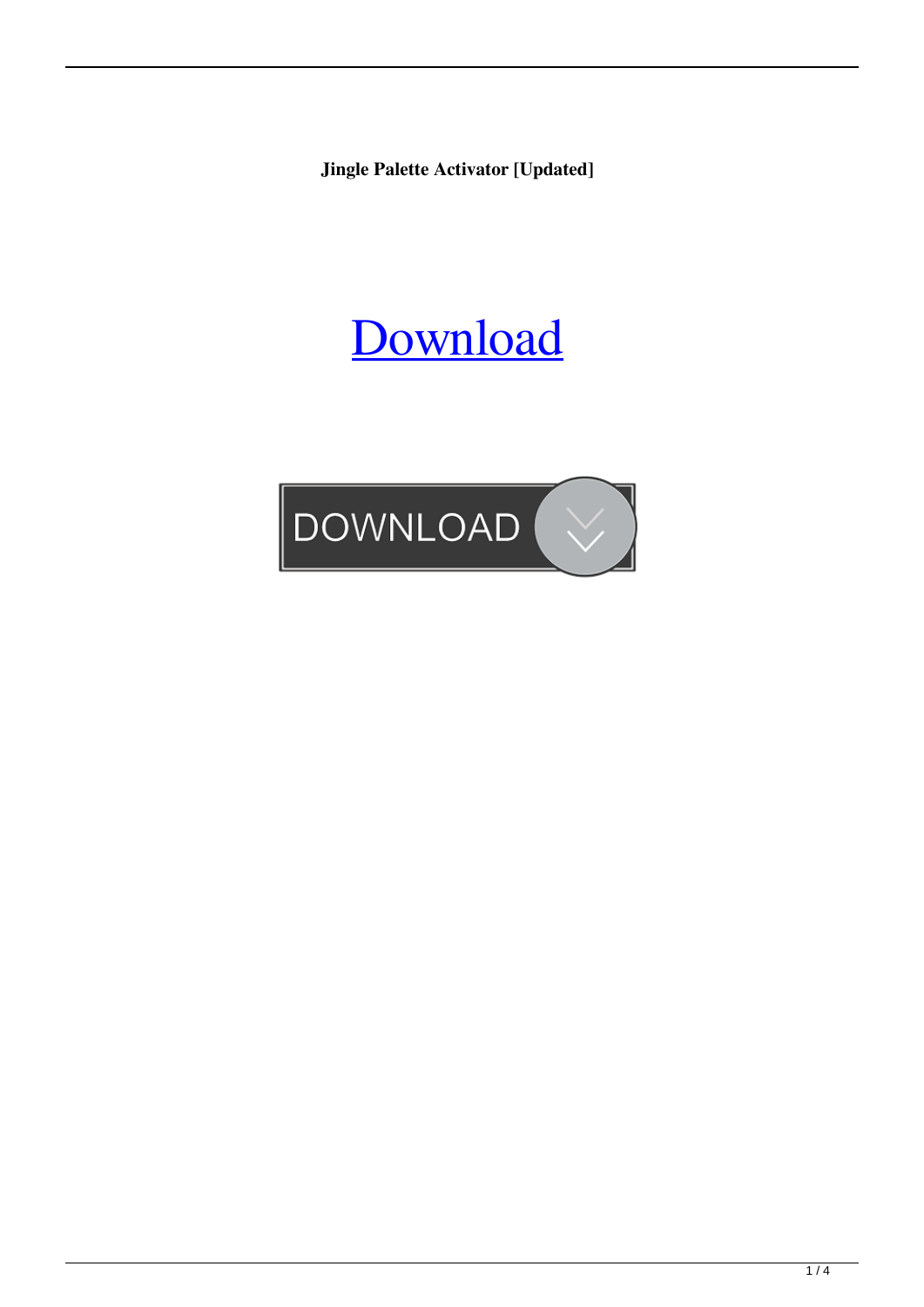# **Jingle Palette Crack + Download [Win/Mac] [Updated] 2022**

With the help of Jingle Palette you can play your favorite audio files using a handy application that you can use to play short sound effects. When you assign a sound to a button on the main interface it can be played with just one click. Jingle Palette allows you to select multiple sounds at once and to combine them into one file. The program is very user-friendly, because it does not require extensive knowledge of sound file formats or other application features. The program is also available for both 32 and 64 bit systems. Jingle Palette is completely compatible with Windows 7. With Jingle Palette you can do the following: - Select multiple files and play them. - Play short sound effects with one click. - Combine multiple sounds into one file. - Use the specified sound in combination with other sounds. - Play a sound by using multiple buttons. In addition to the specified functions, it is also possible to normalize the volume of all sounds. If you want to hear it right away, you can add a loop to the button to continuously play the sound. Since Jingle Palette is freeware, you can use it without any restrictions. There is no watermark and the application does not contain any unwanted spyware. Jingle Palette - Frequently asked questions: What is Jingle Palette? Jingle Palette is a handy application that allows you to play audio files with a single click. The program also comes with a file browser. The software works with audio files that are stored in the Windows directory and many audio formats are supported, including MP3, OGG and WAV. How to install Jingle Palette? After installing the application, you can access it through the Start menu (in Windows 7) or the Quick Launch bar (in Windows XP). Can I record the sound played by Jingle Palette? Yes, you can save the sounds to MP3 files, which you can save to your computer or you can connect the program to a radio station or to an Internet radio. How do I add a sound file to Jingle Palette? You can add new sounds or select an existing audio file to the program by using the file browser. In order to use the file, you only need to drag and drop it into the program. What is the program's file size? The file size of Jingle Palette is 1.1 MB.

#### **Jingle Palette Crack License Code & Keygen For Windows**

Jingle Palette is a handy application designed for DJs and radio broadcasting studios. It allows the user to quickly play an audio file that can be either a song or a jingle. You can also use it to insert advertisements and announcements in a radio broadcast, for example. Simple interface with clear-cut options The interface of the program features a wide button panel that allows you to play up to thirty different audio files with one touch. Each button displays the name of the audio file without the extension. Jingle Palette can play the most popular audio formats such as WAV, MP3 and OGG files, so you can use a wide range of sound effects. Indicate the audio files and easily play them To set up the application you only need to save all your audio files into a folder and to assign the sounds to certain buttons. Then you can play the sounds with just one click or configure the application to play the sound while you keep the button pressed. You can add a loop effect to any button in order to continuously play the sound. Multiple configuration modes for more than one user or show When the program is used by multiple users and for more than one radio show, it is possible to configure multiple button configurations. Jingle Palette includes two presets that you can use immediately after the installation in order to get you started. The sound palettes can be toggled with just one click from the list displayed on the main window. Announce broadcasts by playing sound, normalize volume In radio shows you often need to announce the time by playing a certain sound. The application can do this automatically by setting the time interval and selecting the sound that you want to play. In addition, you can connect to a remote location and play an Internet stream if you want to combine two broadcasts. Since not all audio files are from the same source, it may be a good idea to normalize the volume for all tracks. Jingle Palette has the ability to combine jingles by playing multiple sound files at the same time. Using this feature you can easily toggle the background music or overlap announcements in order to get the desired effect. Conclusion The program is light on the system resources and works smoothly with all supported file types. The interface is easy to use and the buttons are big enough to display long file names. All in all, it Jingle Palette should come handy to all users. Keywords:Jingle Palette - freeware keygen application - about program 81e310abbf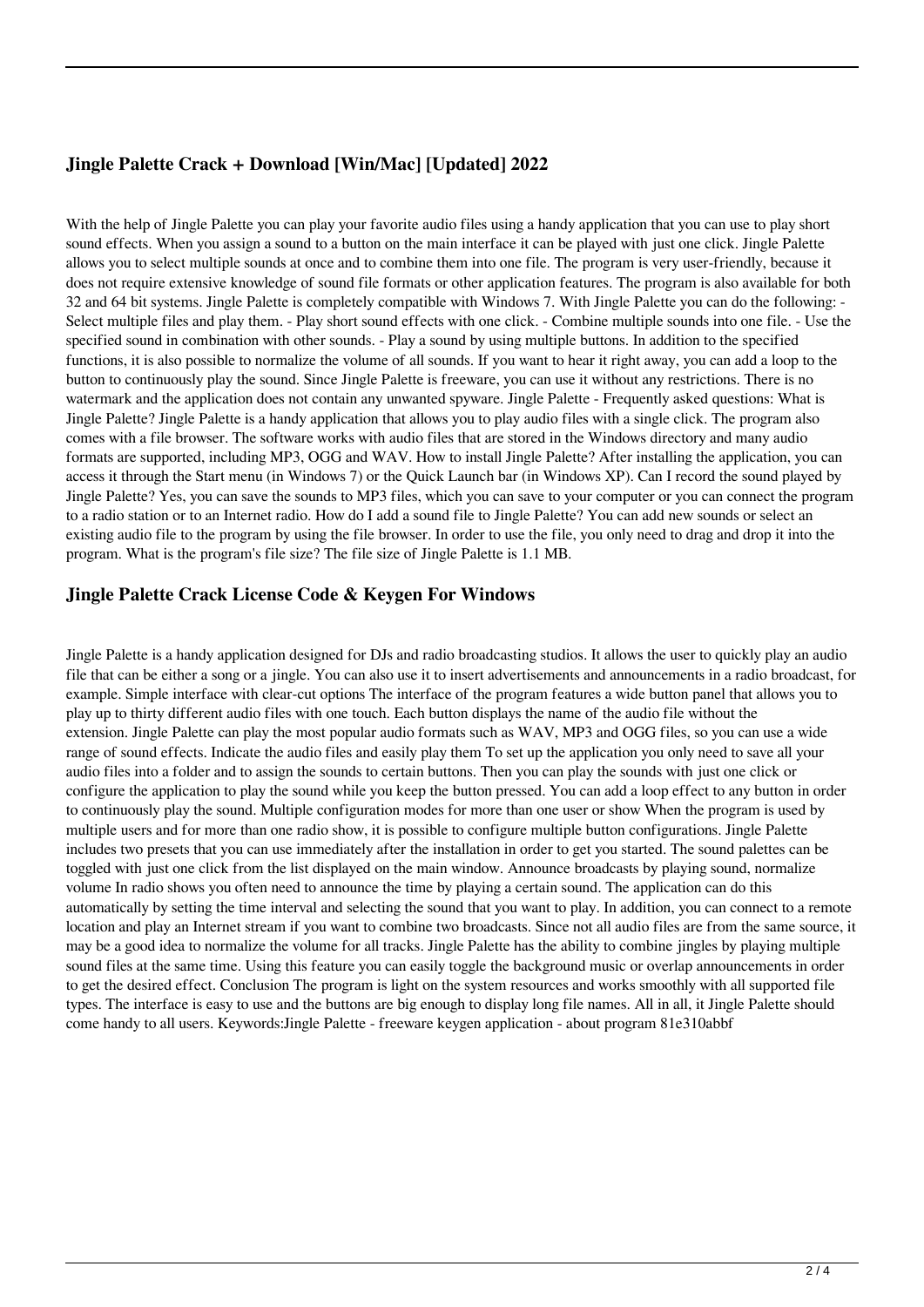### **Jingle Palette Keygen**

Now you have the opportunity to automatically record or play your favorite songs and jingles as music background in radio broadcasts. That means you can play as many loops as you like, all with just a single click of the mouse. The program contains a large palette that includes all supported sound files. You can use the application for multiple users and shows without the need for further configurations. All audio files are filtered for maximum compatibility. There are two types of settings in Jingle Palette, one that you can use immediately after the installation to get you started and one that you can use to configure all audio settings. More Info: In this example we'll create a logical cluster called Customer Cluster using the CSX routing protocol. Each of the nodes in the cluster will run this routing protocol and will receive the broadcast address information from the source with the same source port number. The nodes will not join the cluster unless they receive a broadcast message from the source with the same destination IP address, and broadcast destination port. One of the nodes in the cluster will route the data to the destination, and the rest of the nodes will filter the broadcast from the source. The initial settings of each node can be done manually by setting the Ip and Port values, or you can use the setup script which is generated automatically by the setup wizard. The most important thing to remember is to set the source port number and destination port number in the configuration file, or in the command line script. You can set the IP address and the port number of the source and the destination in the configuration file, or use the "get" command to retrieve the values automatically. In the following example we are using the configuration file to define the node settings. When the cluster is first created the nodes will be initialized, and the filter addresses will be configured. The customer IP address and port number are specified in the configuration file. We are specifying the filter address, and the broadcast address in the command line. The next step will be to get the node configuration file and configuration file from the network printer, and save it to the node in the cluster. Once the cluster is configured, we are going to broadcast a message from the Source IP address, port number specified in the configuration file or command line script. The IP address of the destination is also specified in the configuration file. Once the destination receives the message, it will broadcast a message back

#### **What's New In Jingle Palette?**

Description:  $\&$ n